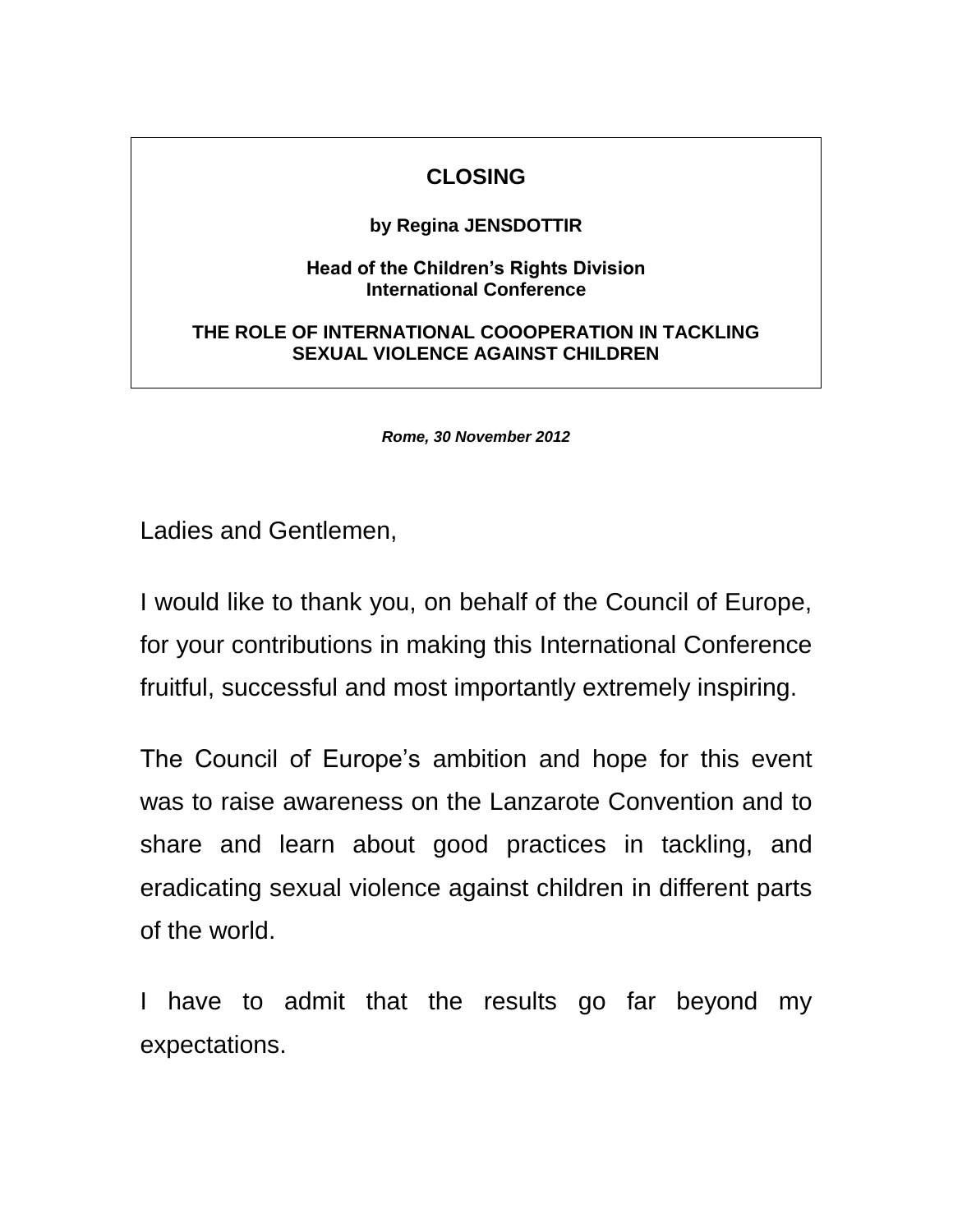We heard of ground-breaking work, led by the Italian international cooperation which has really made the promotion of the Council of Europe Convention to protect children against sexual exploitation and sexual violence **a top priority**. The impact of this leadership has been showcased with the presentations of the many outstanding projects Italy funds and supports abroad.

This is really where I feel we have exceeded the objectives of just raising awareness on the Lanzarote Convention. I saw the Lanzarote Convention in action in Lebanon, in Senegal, in Cambodia and in many other countries, directly or indirectly. This is really outstanding.

We have had the privilege to hear presentations by key experts who were **involved in the drafting** and who built the potential of the Lanzarote Convention's provision on international cooperation; They should be proud of the impact this negotiation is having today; it would be desirable that other member states of the Council of Europe become inspired by the potential of article 38 and consider aligning their priorities in international cooperation by also focusing on the Lanzarote Convention in a spirit of solidarity and mutual cooperation.

2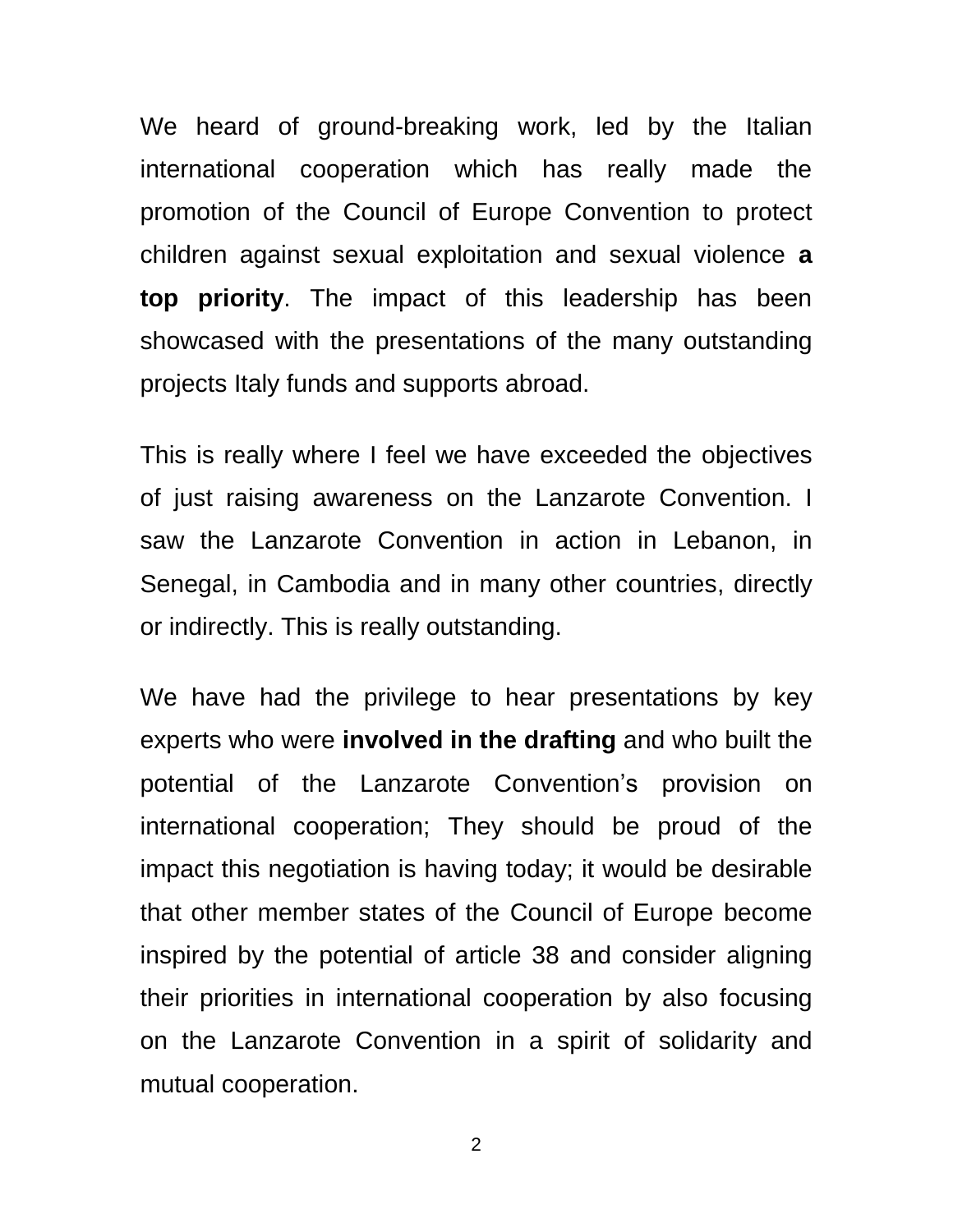The discussions have proven that the Lanzarote Convention is **far-reaching** in terms of geographical outreach and of potential to change**;** they proved how **comprehensive this instrument is**. Its impact is travelling across borders, it has the potential to influence legal, political and policy agenda even outside Council of Europe member states because indeed this Convention can be acceded to by non-member states. I hope to welcome Morocco soon as a State Party to the Convention.

The need for a **multidisciplinary and holistic** approach that brings together all the institutions concerned and the role of parliaments and local authorities was also highlighted and indeed the Italian authorities have really showcased how key Ministries are collaborating together to reach out to have a real impact, in Italy and abroad.

There is strong agreement on the fact that with the relevant Council of Europe Conventions, recommendations adopted by the Council of Europe Parliamentary Assembly - together with the One in Five Campaign material – **tools are there to fight sexual violence against children** – and to **empower children**.

3